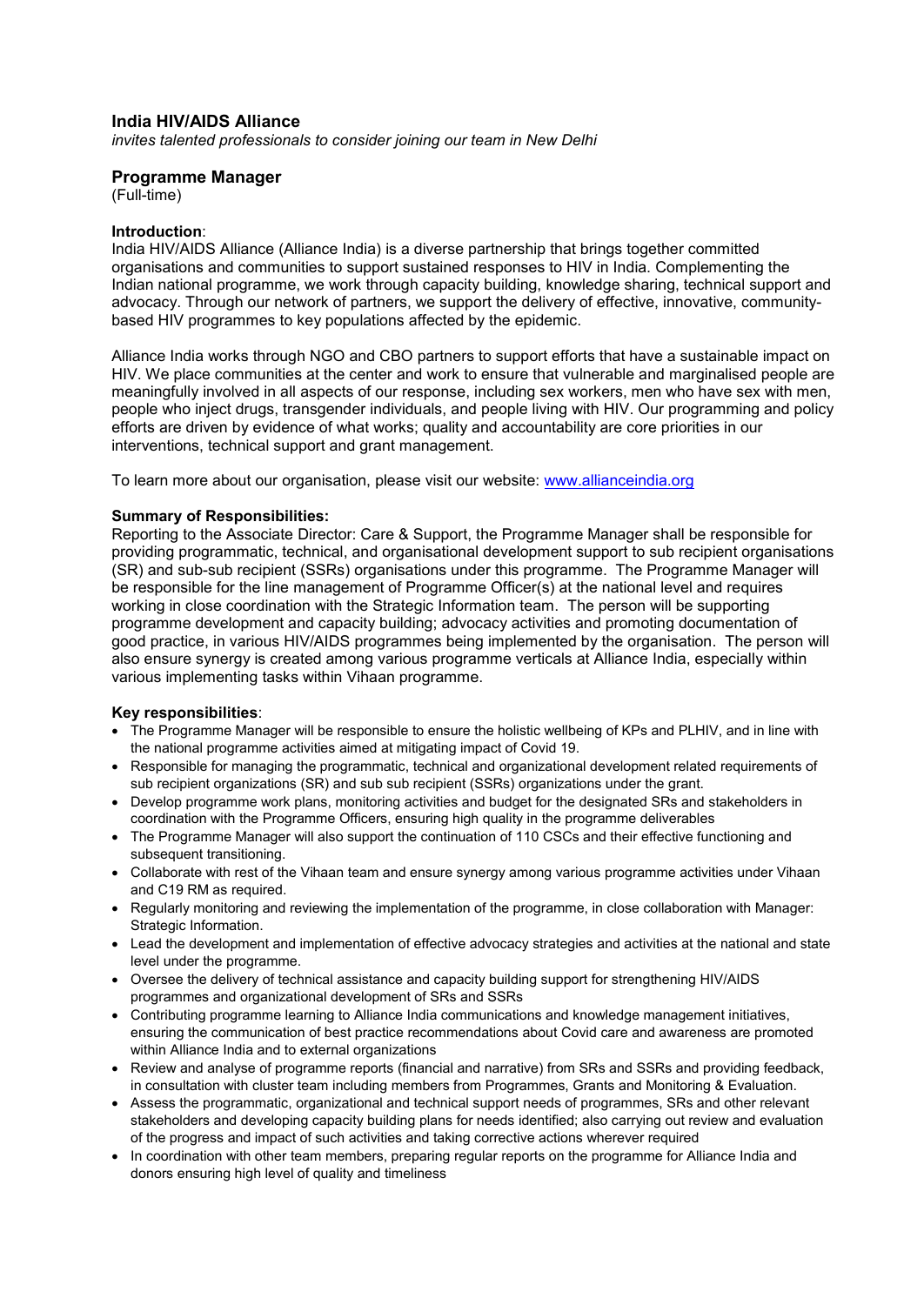- Undertaking monitoring visits and need based technical support visits to SRs and project sites on regular intervals
- Develop and maintain healthy relationships with a range of external stakeholders in government, the donor community and other key non-governmental bodies for the effective implementation of the programme
- Ensuring the preparation of high-quality programme inputs in the various report generation process ensuring timeliness
- With the support of Strategic Information team, initiating short studies, strategy assessments and documenting the same to support future programme planning
- Supporting the senior management team members to establish, maintain and strengthen effective relationships between Alliance India and external institutions involved in HIV/AIDS programmes, in particularly those institutions working in prevention and care & support, including key government agencies, donor agencies, NGO/civil society partners and research institutions.
- Participating, as requested by the Manager, in relevant external committees, partnerships and consortia, which involve Alliance India as members.
- Complement the activities of the other team members and provide support wherever required.
- **Supporting Business Development team in developing proposals, programme plans as and when** required
- Strictly follow the organisational work plan and individual activity plan and proactively contribute to the achievement of the strategic directions of the organisation; ensuring adherence to quality and timeliness of the deliverables.
- Undertake other responsibilities not outlined above which are commensurate with a role of this nature in the charitable sector and which have been discussed and agreed between the line manager and the post holder.

# **QUALIFICATIONS, EXPERIENCE AND COMPETENCIES:**

## **Qualifications/Education:**

Masters' degree in social sciences, health or development field (or equivalent)

## **Experience:**

- At least 8 to 10 years of progressively responsible project management experience in health, development sector.
- 3 to 5 years of managerial experience in leading similar kind of programmes at national level.
- Core experience in HIV/AIDS Sector especially in the implementation of care & support programme.
- Demonstrated knowledge and understanding of project management.
- Experience of providing technical support to, and capacity building of organisations, especially those working at the community or grassroots level.

# **Personal qualities/skills:**

- Demonstrated knowledge and understanding of project management at the State/National level.
- Experience of providing technical support to, and capacity building of organisations, especially those working at the community or grassroots level.
- Experience of collaborating with community organisations and groups to deliver excellent HIV and health interventions.
- Commitment to LGBT rights and inclusion and rights-based responses to HIV and generally to the key populations affected by the epidemic.
- **Proven experience of developing and maintaining strong and effective relations with donors,** government functionaries, media, and other stakeholders.
- **Proven experience in proposal development process.**
- Excellent analytical, writing and verbal communication skills.
- Strong commitment to team-working, collaboration, consensus building and negotiation
- Excellent analytical, presentation, writing and verbal communication skills.
- Ability and willingness to undertake travel approximate 40% to 50% of time primarily within India where the programme is being implemented.
- Strong commitment to HIV/AIDS and sexual and reproductive health and rights.
- **Fluent in English and Hindi.**

## **Desirable qualities/experience/skills:**

- MBBS/BDS/ PhD in Social Sciences as qualification will be an added advantage
- Understanding on Covid 19, its impact and experience working in Covid 19 related programmes
- Good understanding of development issues and the HIV epidemic(s) in India.